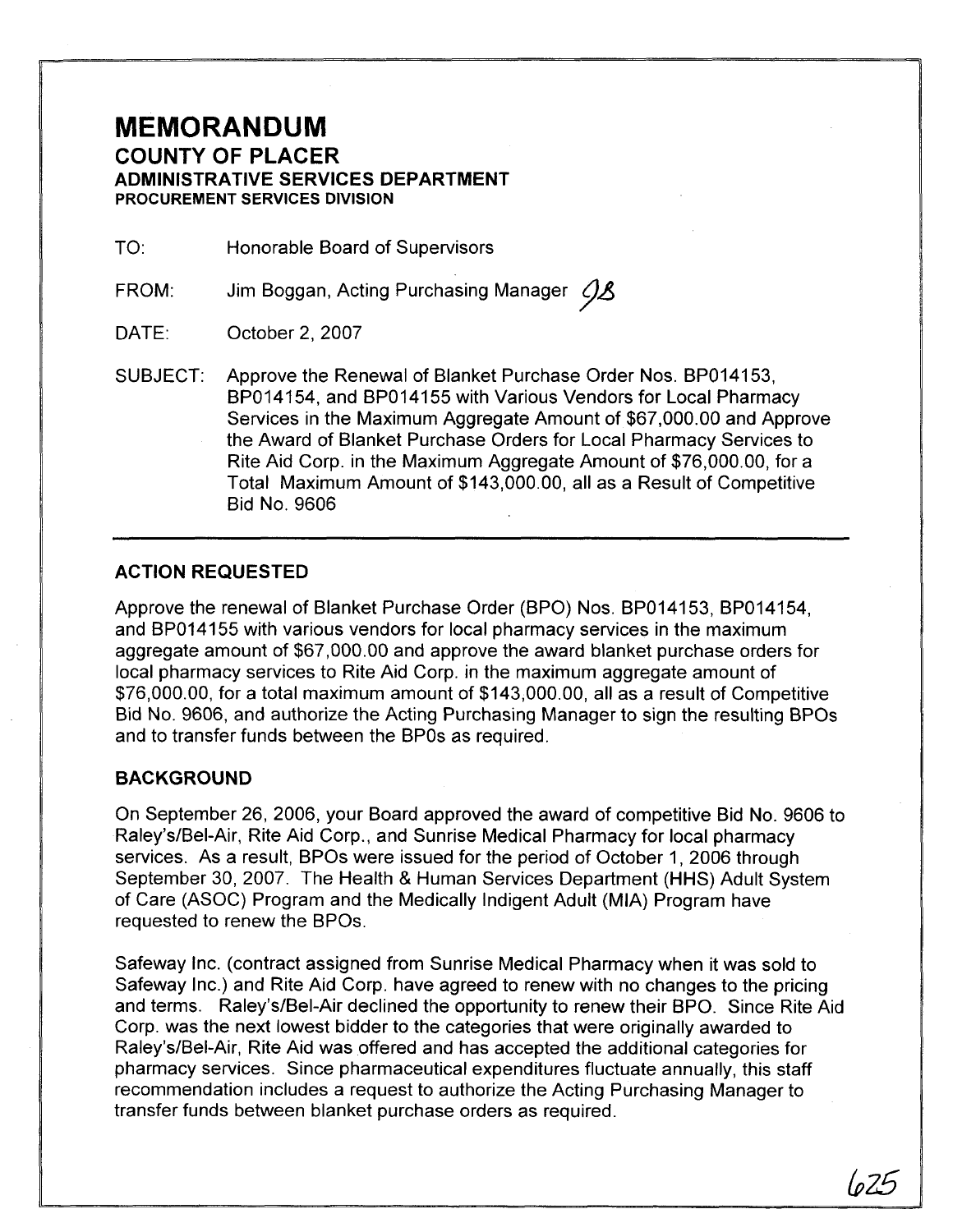#### **FISCAL IMPACT**

A total of three BPOs are being recommended in the aggregate amount of \$143,000.00 as described below and will all be effective from October 1, 2007, through September 30, 2008.

- 1. BPO on behalf of MIA to Safeway in the maximum amount of \$20,000.00;
- 2. BPO on behalf of ASOC to Rite Aid Corp. in the maximum amount of \$83,000.00 (combining renewal of BP014155 in the maximum amount of
- \$40,000.00 and the award of \$43,000.00 for pharmacy services previously provided by Raleys/Bel-Air);
- 3. BPO on behalf of MIA to Rite Aid Corp. in the maximum amount of \$40,000.00 (combining renewal of BP014153 in the maximum amount of \$10,000.00 and the award of \$30,000.00 for pharmacy services previously provided by Raleys/Bel-Air).

The HHS Fiscal lmpact Statement is attached.

Attachment: HHS Fiscal lmpact Statement

cc: Dr. Richard Burton, HHSIAdmin Doreen Drake, HHS/Admin Jim Nissen, HHSIASOC Karen Jarvis, HHS/CAPP

lo 21 e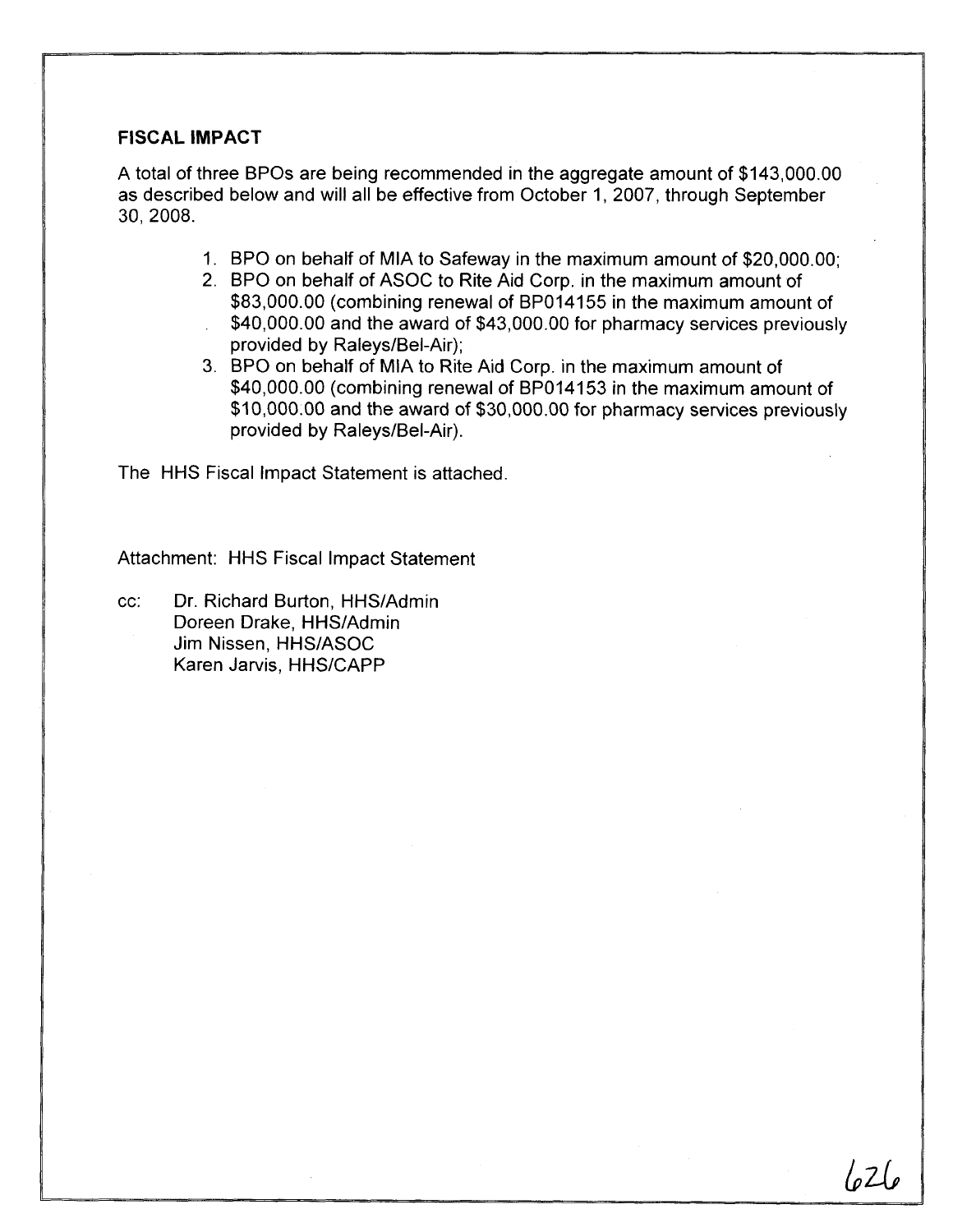# **FISCAL IMPACT STATEMENT**

TO: Honorable Board of Supervisors

FROM: Richard J. Burton, M.D., M.P.H. Placer County Health Officer and Director of Health and Human Services

DATE: September 10, 2007

SUBJECT: **Fiscal Impact Statement**<br>BPO for Pharmaceutical Services for the period 10/1/07 – 9/30/08

The department has budgeted appropriately for these BPOs and funding is available in the FY 2007-08 department budget.

627